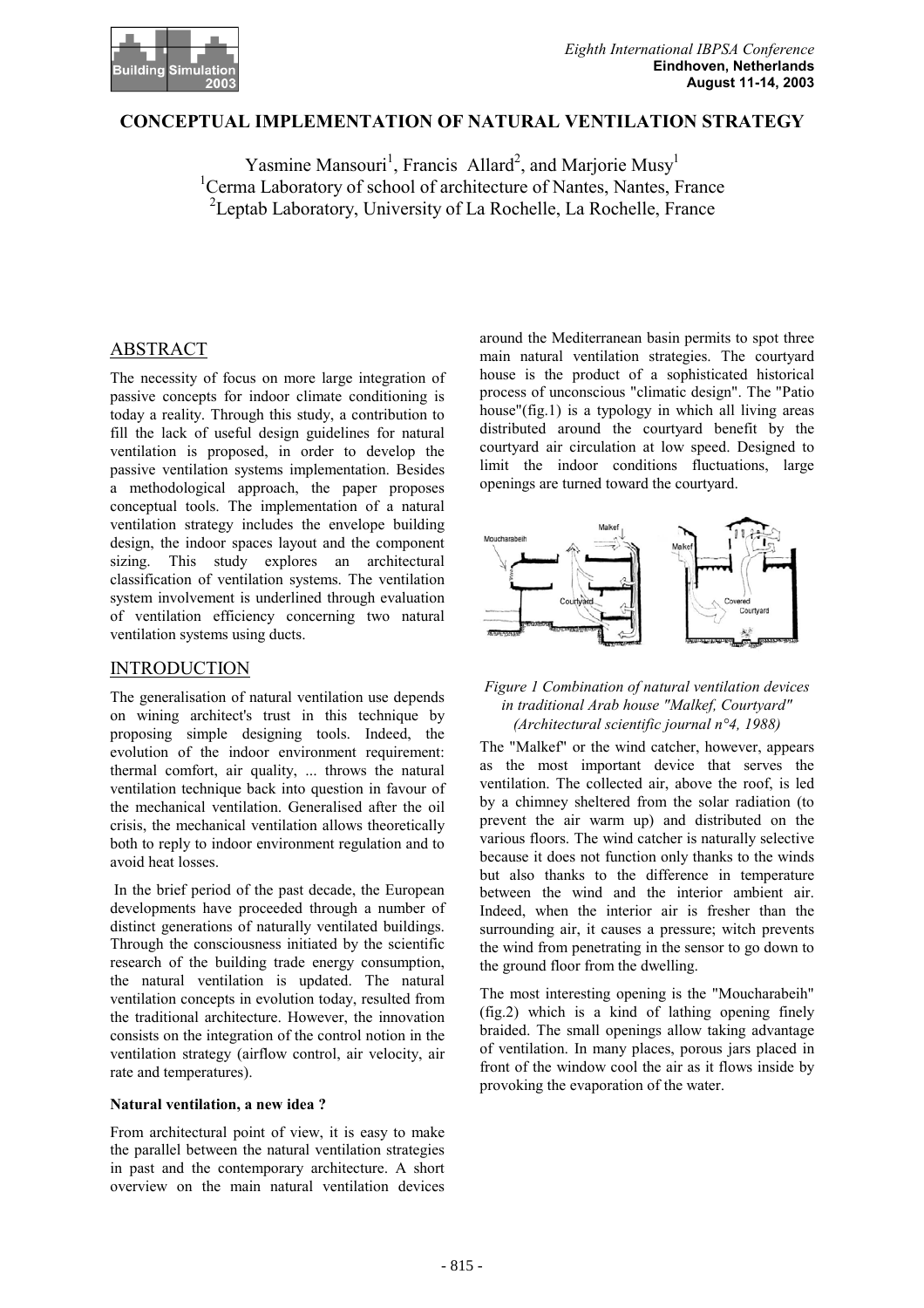

*Figure 2 "Moucharabeih" operating system (Izard, 1979)* 

## **Architectural analysis**

These natural ventilation systems ensue from a long intercultural and revolutionary "trial and error" process. Until now, the main drawback in using natural ventilation is the limited possibilities for the airflow control. The natural ventilation barriers concern the airflow regulation. The technologies evolution brings new elements, which permit to evolve the natural ventilation techniques.

In general, the literature classifies the natural ventilation strategies in three categories:

- -Single side ventilation
- -Cross ventilation
- -Stack effect

The development of the green building design obliges to go further in the direction of the architectural innovation. An awakening has been supported by the European projects that explore new processes in favour of the energy saving and the environment protection. The natural ventilation systems examination reveals that the ventilation strategy is, generally, based on the devices design. In contracst, the previous classification is not sufficient to characterize ventilation systems.

The basis elements of natural ventilation systems are:

- - An appropriate building form, which is sited and shaped furthering the access of outdoor air.
- - An appropriate choice of natural ventilation devices in accordance with the climatic outdoor conditions sited and shaped to take advantage of prevailing winds and/or to take advantage of buoyancy forces.
- - Appropriately, sized inlet and outlet openings to admit and to exhaust sufficient air to achieve the natural ventilation objective.

The purpose of this study is to complete the lack of useful design guidelines. We propose a methodological approach composed of a topomorphological analysis, which permits to establish a

typological devices classification besides the topological spaces analysis.

### **Natural ventilation devices**

An overview of naturally ventilated buildings permits to identify the main natural ventilation devices. The study of the ventilation strategy in each example emphasizes the importance of the design approach. The adoption of a natural ventilation strategy must be accompanied by a specific design of the building. The natural ventilation strategy depends on the envelope building design and the indoor spaces layout. The morphological analysis (Mansouri et al., 2002) consists in the acquaintance of the spaces organisation logics. Taking the diversity of building designs into account as the specific character of the spaces arrangement requires the development of a method based initially on geometrical principles. This part of the study aims at developing a classification of these devices according to the morphological aspects (Larochelle et al., 2000).

### **Transition space:**

This strategy of ventilation is based on the use of distribution space such as the atrium or the stairwell atrium in the case of the "Administration building of Würzburg" (fig.3). Besides its function of distribution, the atrium permits the ventilation of the spaces it serves. Beyond the natural ventilation, the transition space is a place of relaxation and regrouping, which plays an important role in the organisation of the circulation.



## *Figure 3 The atrium is also one of the key elements of the natural ventilation strategy (Architecture review "DETAIL" n°3 1997).*

As it was underlined before, ventilation strategy by transition space affects the building design. Therefore, the organization of the spaces depends on the positioning of the transition space. The ventilation strategy is based on the transition spaces organisation according to the position, the number and the connection of the transition spaces. Three principal organisations are possible (fig.4):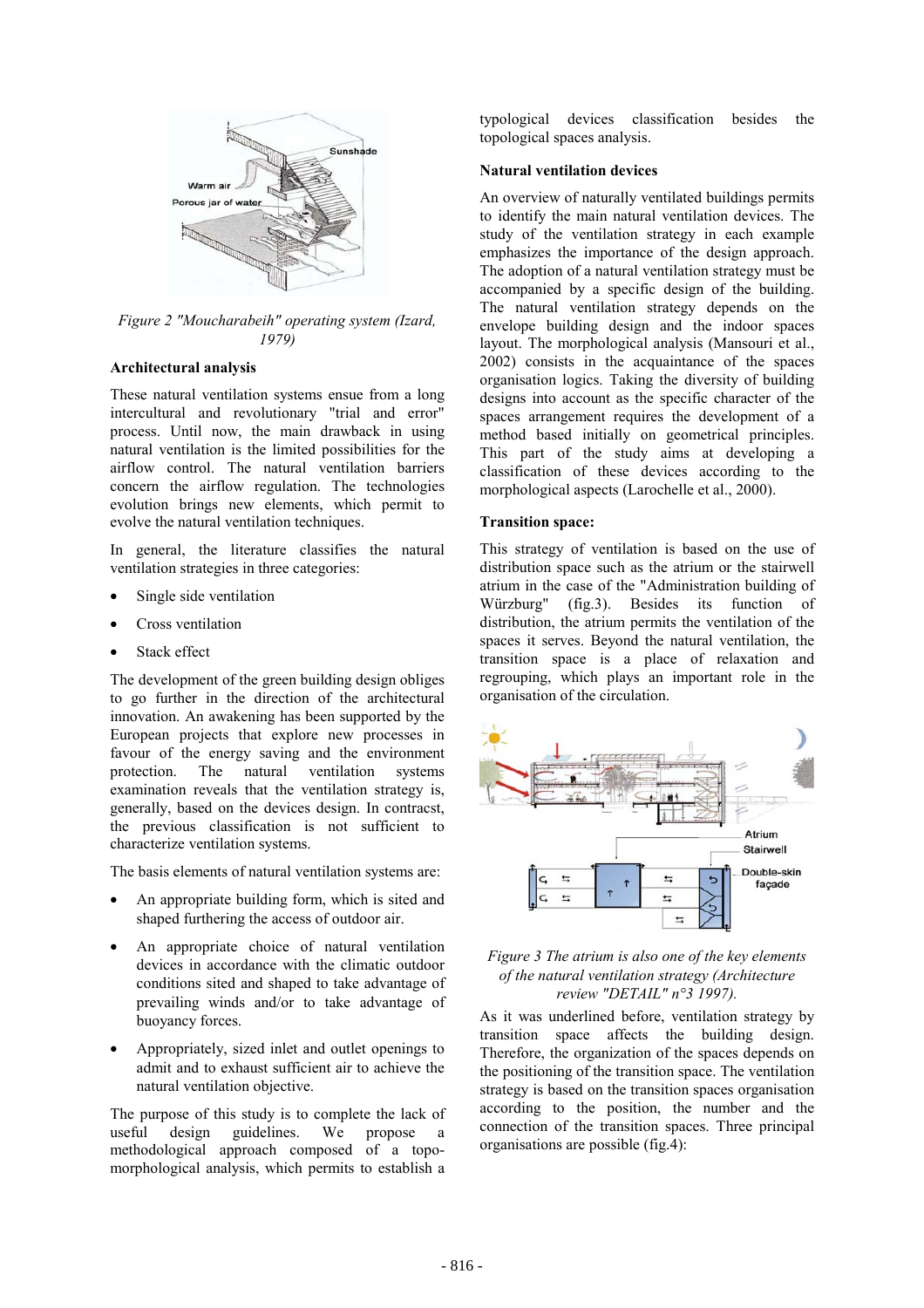- - Distant structure: the building ventilation is distributed on different transition spaces.
- - Adjacency structure: the building ventilation system includes more than one transition space. The contact between the transition spaces increases generally the air circulation.
- - Overlapping structure: the transition spaces are partially superposed. Therefore, the ventilation strategy influences all the building spaces organization.



*Figure 4 Transition spaces layout configurations* 

## **Stack devices:**

 The most common system is the chimney formal aspect, which differs from a building to another. The stack natural ventilation devices are not integrated in the building framework. Therefore, they don't influence the space organization of the building. It is the reason why the constraints related to the positioning of this system are unimportant. We can see in the following example of the "BRE Building" (fig.5) that the superposition of the spaces permits to ventilate them by a unique stack chimney in the front of the building.



*Figure 5 Ventilation stacks are incorporated in the south facade of the building (Feilden Clegg Bradley architects 2001. Personal communication).* 

Widely spread in Europe, the chimney is taken back under different shapes. However, this system can be considered as a wind catcher according to his design. On topological point of view, the building design is independent of the natural ventilation strategy. Actually, a stack device ventilates each space. That is, several spaces fitting are possible according to the building function (fig.6):

- An adjacency structure: each space is ventilated individually.

- - An overlapping structure: all spaces are partially superposed. However, each space has a specific ventilation strategy.
- - A fitting structure: similar designing spaces are superposed.



*Figure 6 Stack devices : Spaces layout configurations* 

## **Ventilation shaft:**

The ventilation shafts are integrated in the building envelope. Consequently, most of them participate to the constructive structure of the building. In another way, the building design depends on the ventilation requirements. For example, in the case of the "Craning Crescent Center building" (fig.7), the spaces positioning and their organization are actually conditioned by the natural ventilation requirements. The size of the ventilation shafts and the spaces location depend on the ventilation strategy.



*Figure 7 Natural ventilation strategy was developed using diaphragm cross walls (European NatVentTM Project CD Rome, 1988)* 

The building spatial organisation is widely dependent on the ventilation system. In the same times, the ventilation system requirements condition the building envelope design. From architectural point of view, two solutions of spaces layout are possible (fig.8):

- - An adjacency structure: each space contains separately the ventilation shafts.
- - A fitting structure: the spaces are ventilated using one single duct and the slate air is rejected by another common duct.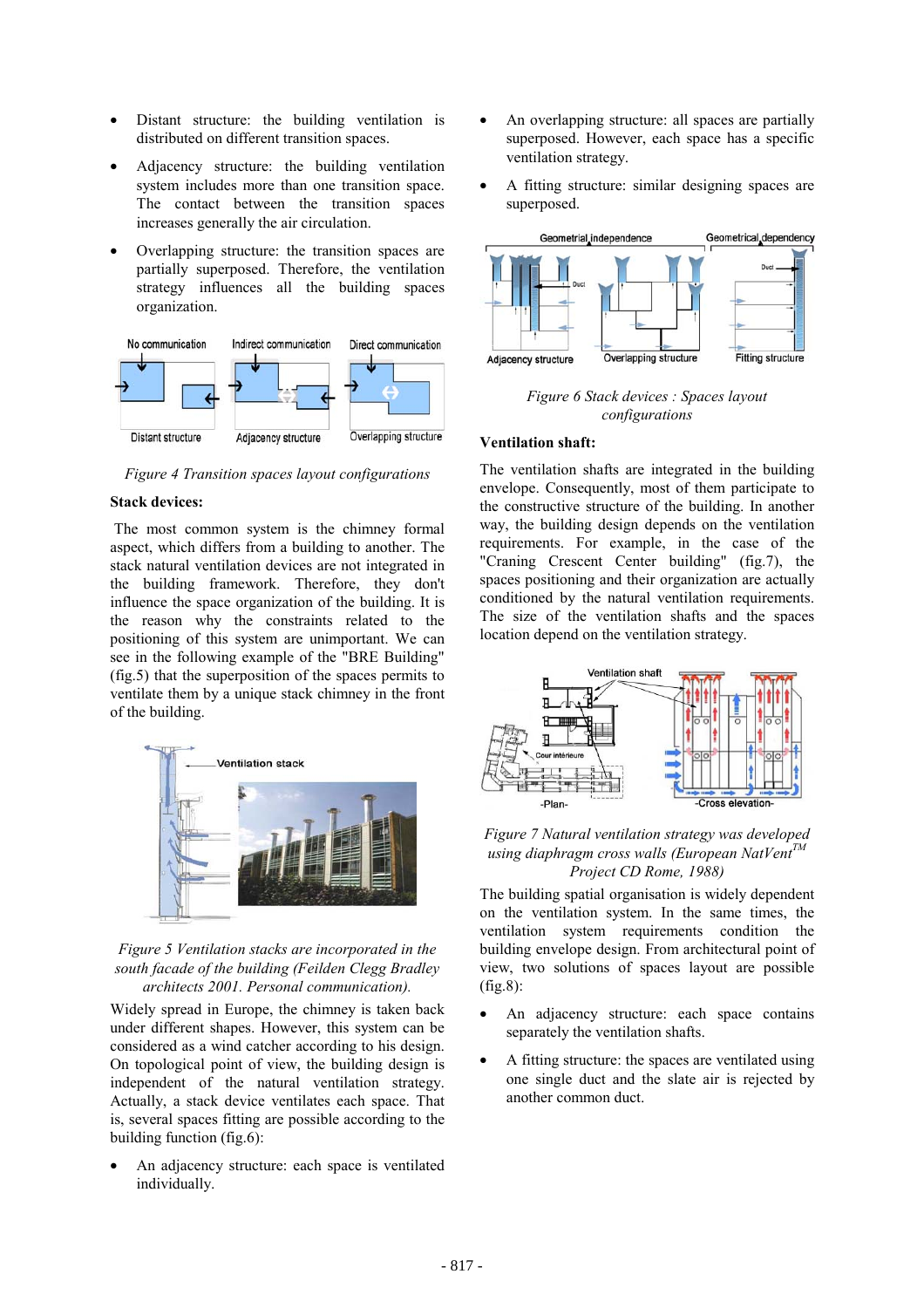

## *Figure 8 Ventilation shaft: Spaces layout configurations*

## **Front opening:**

Several techniques of ventilation are developed around the "Double-skin Facade". The ventilation is based on the design of the openings. This natural ventilation strategy is especially developed in the moderate climate countries. The most famous example is the "Commerzbank" designed by Norman Foster (fig.9). The offices on the outer faces get their air directly from the exterior through the breathing outer section, which has two layers of fixed sheet of glass. The inner one is a double glazed opening that can be opened inside at the tops. The external air gets in the facade cavity by the outdoor glass mouths.



## *Figure 9 Commerzbank offices ventilation by front openings (Fosters and Partners 2001, personal communication).*

The ventilation of the spaces is essentially based on the building external envelope design and the opening allocation on the façade. The natural ventilation control requirements are achieved by using two strategies. These last concern the linkage between the ventilated spaces and the outdoor. Two principal layouts can be adopted (fig.10):

- - External adjacency: in this case, the ventilated spaces are partially subjected to the building envelope, in contact with the outdoor.
- - Internal adjacency: the building spaces are ventilated through a transition space that creates the contact with the outdoor.



## *Figure 10 Front opening : Spaces layout configurations*

The implementation of a natural ventilation strategy depends on the choice of natural ventilation system. The study of two different configurations of natural ventilation system composed both of ducts permits to underline the airflow rates variations stemmed from the devices form variation.

# METHODOLOGICAL APPROACH IN THE DEFINITION OF DESIGN **GUIDELINES**

The efficacy of a natural ventilation strategy is essentially conditioned by the sizing of components on which the airflow control depends. The indoor environment conditioning is submitted to strict regulation. Concerning, ventilation too, the architects must be in conformity with the comfort standard. The integration of natural ventilation devices acts on the building layout, therefore the devices sizing is important for the architect.

The technology improvement displays the advantages of natural ventilation and, at the same time, gives the means to master the airflow and to control the indoor environment. Advanced research, in particular concerning the numerical simulation of the natural phenomena, permits to fulfil the indoor environment quality requirements at least energy cost. In the last decade, the use of natural ventilation in European commercial office buildings has received much attention. An increase of the naturally ventilated building has been noted essentially under moderate climates. The architects propose an important number of innovative solutions to prevent natural ventilation disadvantages.

The interior layout of the building becomes crucial, as well as his physical location. The designer must consider fluctuations of outdoor environment characteristics: temperature, humidity, wind speed and direction… After the identification of the natural ventilation purpose, the design of naturally ventilated building implies to integrate and to follow accurate design guidelines at the different stages of the design process. These guidelines are related to:

- Site design aspects: location and orientation of buildings as well as landscaping.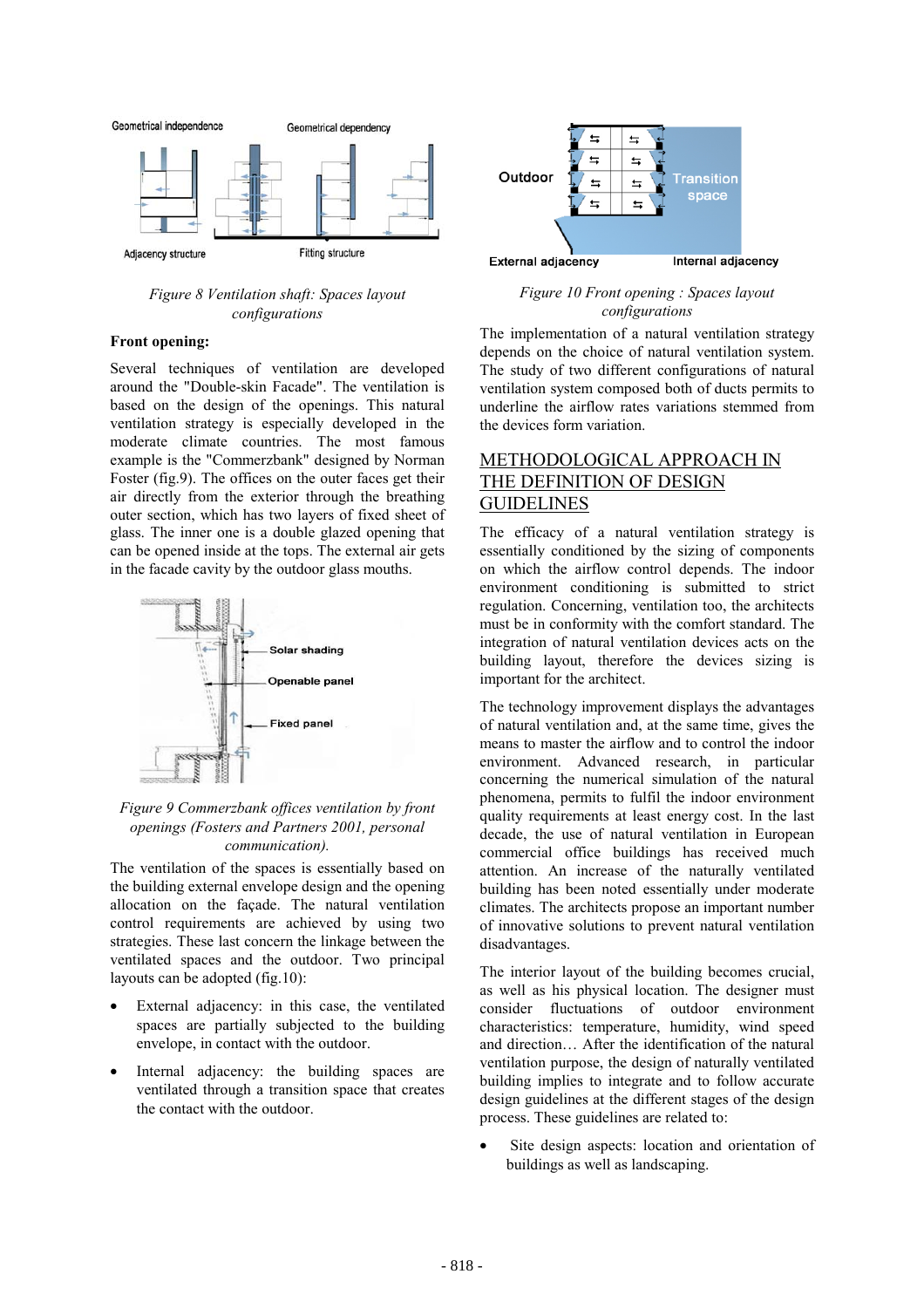- Building design aspects essentially related to the spatial distribution.

### **Study of natural ventilation system using duct**

The last part of this paper is devoted to the study of designing guidelines related to the shaft ventilation systems. The computing simulation using the coupled programs COMIS (Feustel H et al , 1990) and TRNSYS (Klein S.A et al , 1994) permits to define the devices behaviour. In this paper, a thermoaeraulic analysis is carried out to characterise the role of the duct systems structures. The project set out to evaluate the duct performances in real conditions of outdoor climate, essentially wind effect. Therefore, we take the weather data of "La Rochelle" in France as reference. The multizone dynamic analysis program COMIS-TRNSYS supports modelling of coupled thermal airflow interactions and building ventilation system. The modelling studies are used to evaluate:

- $\bullet$  Indoor air temperature during natural ventilation system operation
- Air changes in terms of times histories.

These statistics have been devised to provide design guidelines for preliminary considerations. To facilitate preliminary design considerations, the ventilation capacities of duct are evaluated both in accordance to the duct length and the duct diameter in the specified site. The total length of the duct is unclouded between 3 m and 12 m.

The scope of the modelling studies is a building. This last is a multizonale model constituted by three zones. The ventilation system is constituted by ducts that are disposed on a horizontal position for the air inlet and on vertical position for the air exhaust (fig.11). We have chosen to put the zones one above the other. The zones are similar concerning the volumes (3m x 3m x 3m) and the materials (Outdoor wall: k-Wert= 0.296 W/m2K, Floor: k-Wert= 3.061 W/m2K.).



*Figure 11 Schema of the building and the Comis model under Iisibat Interface.* 

#### **Computed results analysis:**

This section presents and discusses the implications of computed results for both the length and the diameter of the ducts. The computed results concern a simplified single-zone. As expected, the simplified single-zone model permits to study the duct behaviour. The total duct length varies from 3 m to 12 m.





As expected, the results tabulated above clearly reveal an increase of the ventilation flow rates following the wind speed. The ventilation rates increase is more noticeable for larger diameter. Indeed, as noted in graph.1 there is a relation between the diameter and the ventilation rates. This last increases in a significant way when the diameter is larger. To evaluate the indoor temperature evolution compared to the flow rate evolution, the results obtained for the period between  $(1 - 15)$  July are reported in graph.2.



## *Graph 2 The ventilation rates evolution according to the outdoor and indoor difference temperature*

The impact of the outdoor temperature variation can be observed on the indoor temperature. The slight variation of indoor temperature is probably due to the important building thermal mass. The temperature attenuation is important.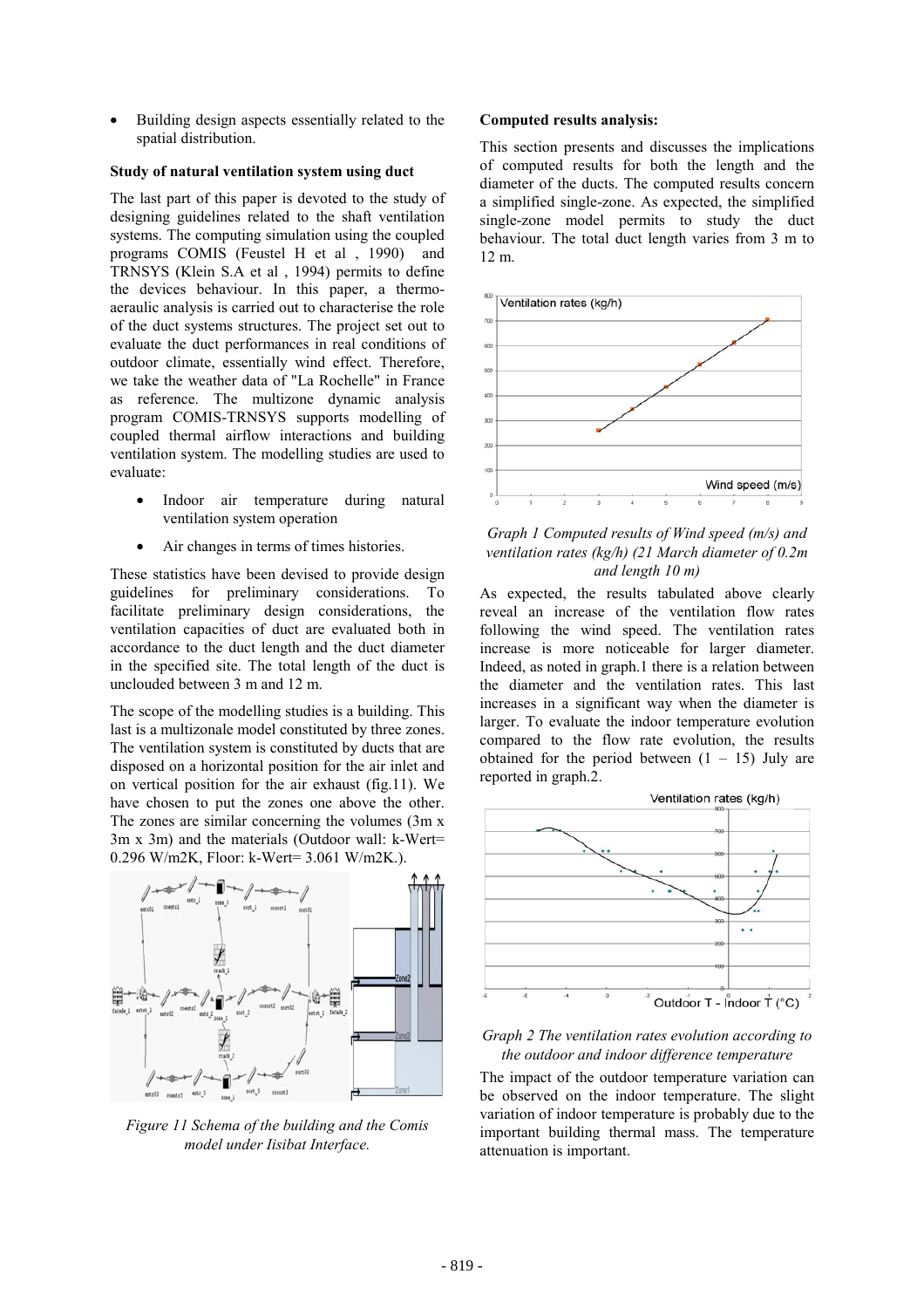The simulations, in the second step, permit to assess the evolution of air inlet speed following the diameter increase (graph.3).



*Graph 3 Air inlet speed in the duct according to the diameter variation (0.1m to 0.5m) and length variation (3m-12m).* 

As expected, the ventilation rates increase in the same time as the diameter, however, the results tabulated above reveal the decrease of ventilation rates with the increase of the duct length. The schema gives indications about the means of airflow rates following the length and the diameter variations. The study purpose is not to substitute for the mathematical models but to give large information about the duct performance in the specified site.

## **Comparison between two configurations**

Following the duct characterization, we propose to study two different configurations of building integrating a natural ventilation system based on ducts. According to the precedent classification proposed in this paper, we study the two following configurations:

- - An adjacency structure: each space contains separately the ventilation shafts (fig.12)
- - A fitting structure: the spaces are ventilated using one single duct and the slate air is rejected by another common duct (fig.12).

Situated in the same site, the collected information about the duct performance informs about the duct sizing. Nevertheless, the comparison is not total because the stack effect is not the same, i.e. the lengths of the vertical ducts are not the same. These results give information about the order of magnitude of ventilation rates that correspond to the building requirements and the number of possibilities is reduced for the designer. The first configuration called "Adjacency structure" (fig.12) is composed by three zones disposed one above the other. Each one is ventilated by a system composed of a duct with a diameter of 0.1 m and a length of 10 m. Considering the results obtained in the previous study the duct diameter of 0.1 m should be suitable for the most

unfavourable case, i.e. the first zone. This last is ventilated by a system composed by two ducts with a total length of 18 m. According to the ventilation rules, the ventilation rates should be at the minimum equal to 27 kg/h, so the air inlet speed should be greater than 0.79 m/s. The air inlet is located in the bottom of each zone and connected to the duct by an elbow duct fitting. The air outlet is located on the top of each zone connected also by an elbow to the duct. The length of the air outlet duct differs from one zone to other as shown in fig.12.

The second analysis concerns the configuration called " Fitting structure" (fig.12). The same characteristics of building are chosen concerning the zones volume and the materials. The zones are ventilated by only one duct with a diameter of 0.3 m and a length of 10 m. Each zone is connected to the air inlet duct by an elbow in the bottom of the ventilated space. The air exhaust is conveyed in a duct with a diameter of 0.3 m and a total length of 8m. According to the results presented above, to achieve the ventilation requirements i.e. 81 kg/h a diameter of 0.3 m for this system is satisfactory. Indeed the air speed into the duct must be greater than 0.26 m/s if we consider the unfavourable case of the second zone with a total duct length of 24 m. Each zone is connected to the air outlet duct by an elbow in the top of the zone.



*Figure 12 Ventilation strategy configurations* 

#### **Computed results analysis:**

This section presents and discusses the building behaviour for both proposed configurations. The COMIS program allows implementing, based on the "Numerical data for air infiltration and natural ventilation" (Orme et al., 1998), the pressure coefficient on both the opposed faces of the building. The chosen buildings are surrounded by obstructions equivalent to half the height of the building.

To evaluate the indoor temperature in each zone and the airflow rates, thermal airflow interaction is computed using the programs COMIS TRNSYS. The buildings are submitted to the same outdoor conditions. The used materials are identical. The simulation process follows three steps:

- Each thermal zone is described in PREBID by the specification of the used material, the zones orientations and connections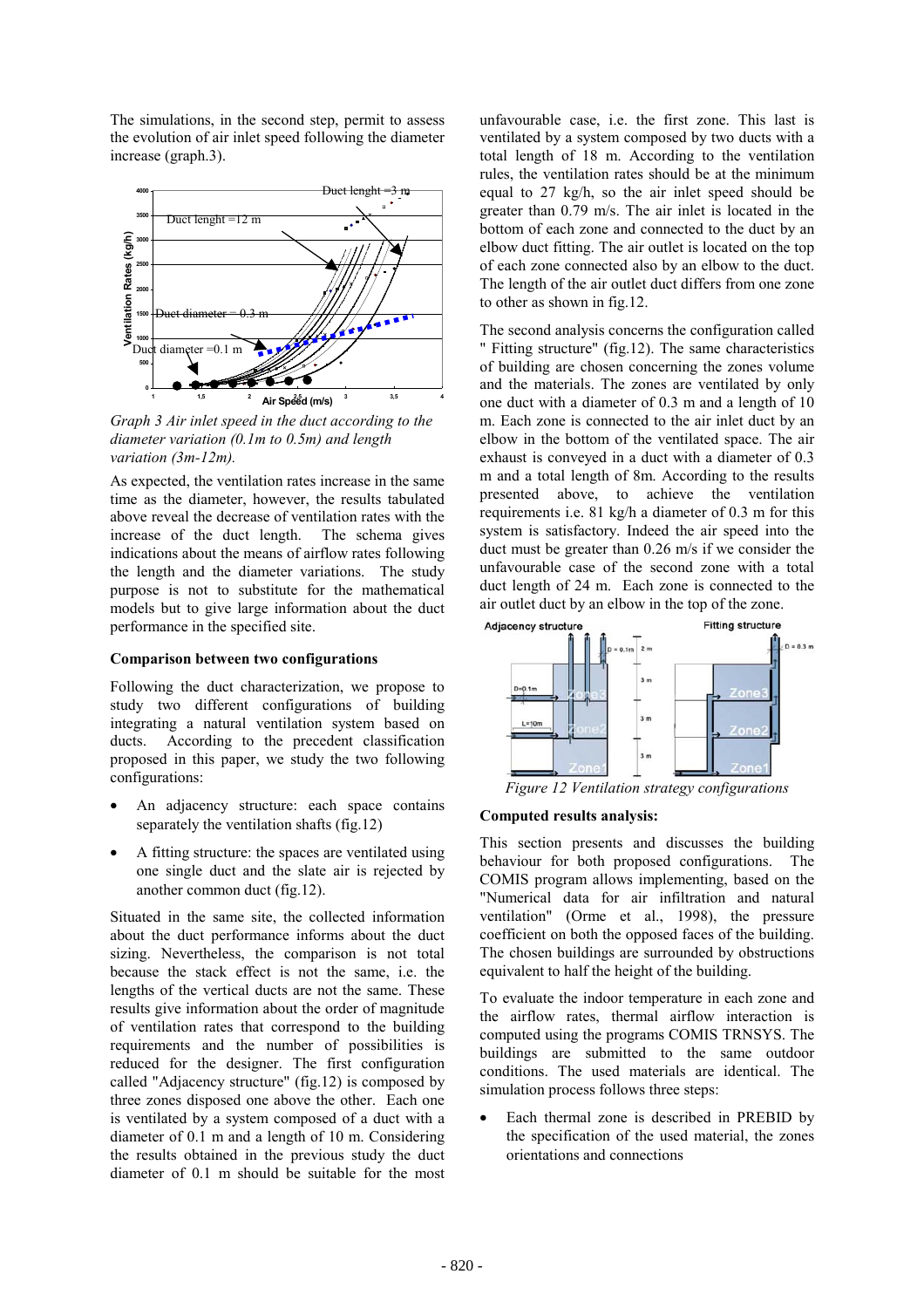- - The description of the natural ventilation system in COMIS by the definition of the zones and the ventilation components.
- - Finally Iisibat interface allows establishing the connections between the programs COMIS and **TRNSYS**

 The results obtained for the period from 10 to 13 March are reported in the graphs 4 and 5 for the two configurations.



*Graph 4 Ventilation rates (kg/h) and temperature (°C) variations for the "Fitting structure" (for the period of 10-13 March)* 





The comparison between the "Adjacent structure" and "Fitting structure" reveals that the airflow rates in the second case are more important. The airflow rates raise in a range between 55 kg/h and 210 kg/h (graph.4) however with the second system the decrease is significant (graph.5). Indeed, with the second configuration the airflow rates increase from 7 kg to 71 kg/h. Concerning the temperatures, the slight variation on indoor temperature in the first zone and the second zone is probably due to the important building thermal mass. In contrast, in the third zone, which is more exposed on the building top, the temperature variation is more important. The airflow impact on the temperature variation noted on

both configurations is bringing closer to the outdoor air temperature. However, the temperature difference between the two configurations is minor.

Next, the same simulations are conducted for three summer days from 14 to 16 September.



*Graph 6 Ventilation rates (kg/h) and temperatures (°C) variations for the "Fitting structure" (for the period of 14-16 September)* 



*Graph 7 Ventilation rate (kg/h) and temperature (°C) variations for the "Adjacency structure" (for the period of 14-16 September)* 

As expected, the ventilation rates are more important in the fitting structure. In the same time, the indoor temperature variation for the third zone is more sensible to the outdoor temperature variation. However, the ventilation rates are fewer because of the slight stack effect due to the low chimney for the third zone. The increase of the ventilation rates result in an increasing of the indoor temperature as showed in graph 6 and 7. There is a time lag between the indoor temperature increasing and the outdoor temperature variation.

In comparison to the "Adjacent structure " the ventilation rates are multiplied by 3 for the "Fitting structure" at certain times. The important ventilation rates increasing disturb the thermal comfort. The duct size for the first configuration is larger than we need to meet the ventilation requirements. The duct sizing